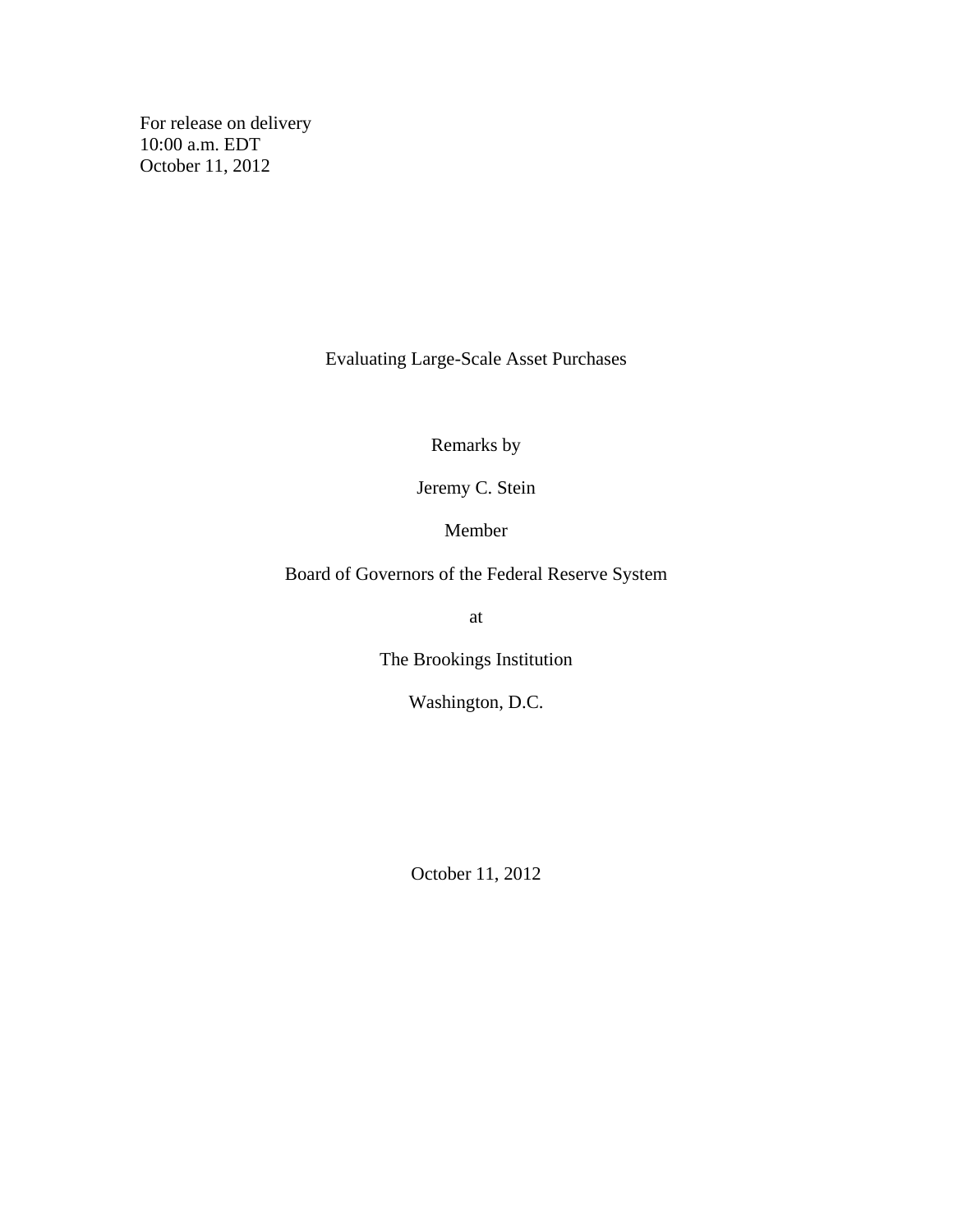It's a pleasure to be here at Brookings. And it's a special thrill and honor for me to be here alongside Don Kohn. One of my only regrets about coming to the Fed is my timing. I wish I had had the good fortune to arrive a few years earlier, so I could have had the privilege of being Don's colleague, and of learning from him. Now I can only do so indirectly. Several of the best bits of advice I've gotten since joining the Board have been preceded by words like: "Here's what Don Kohn would have done in this situation…." So Don, thank you, and I look forward to our discussion.

I'd like to take this opportunity to describe the framework I have been using to think about monetary policy in the current environment, focusing primarily on the role of large-scale asset purchases (LSAPs). But before doing so, please note the usual disclaimer: The thoughts that follow are my own, and do not necessarily reflect the views of other members of the Federal Open Market Committee (FOMC).

There is a considerable diversity of views within the FOMC, and among economists more generally, about the use of LSAPs and other nonconventional policy tools. This diversity is both inevitable and healthy given the unprecedented circumstances in which we find ourselves. To be clear on where I stand, I support the Committee's decision of last month--namely, to initiate purchases of mortgage-backed securities (MBS) at a rate of \$40 billion per month, in tandem with the ongoing maturity extension program (MEP) in Treasury securities, and to plan to continue with asset purchases if the Committee does not observe a substantial improvement in the outlook for the labor market. Given where we are, and what we know, I firmly believe that this decision was the right one.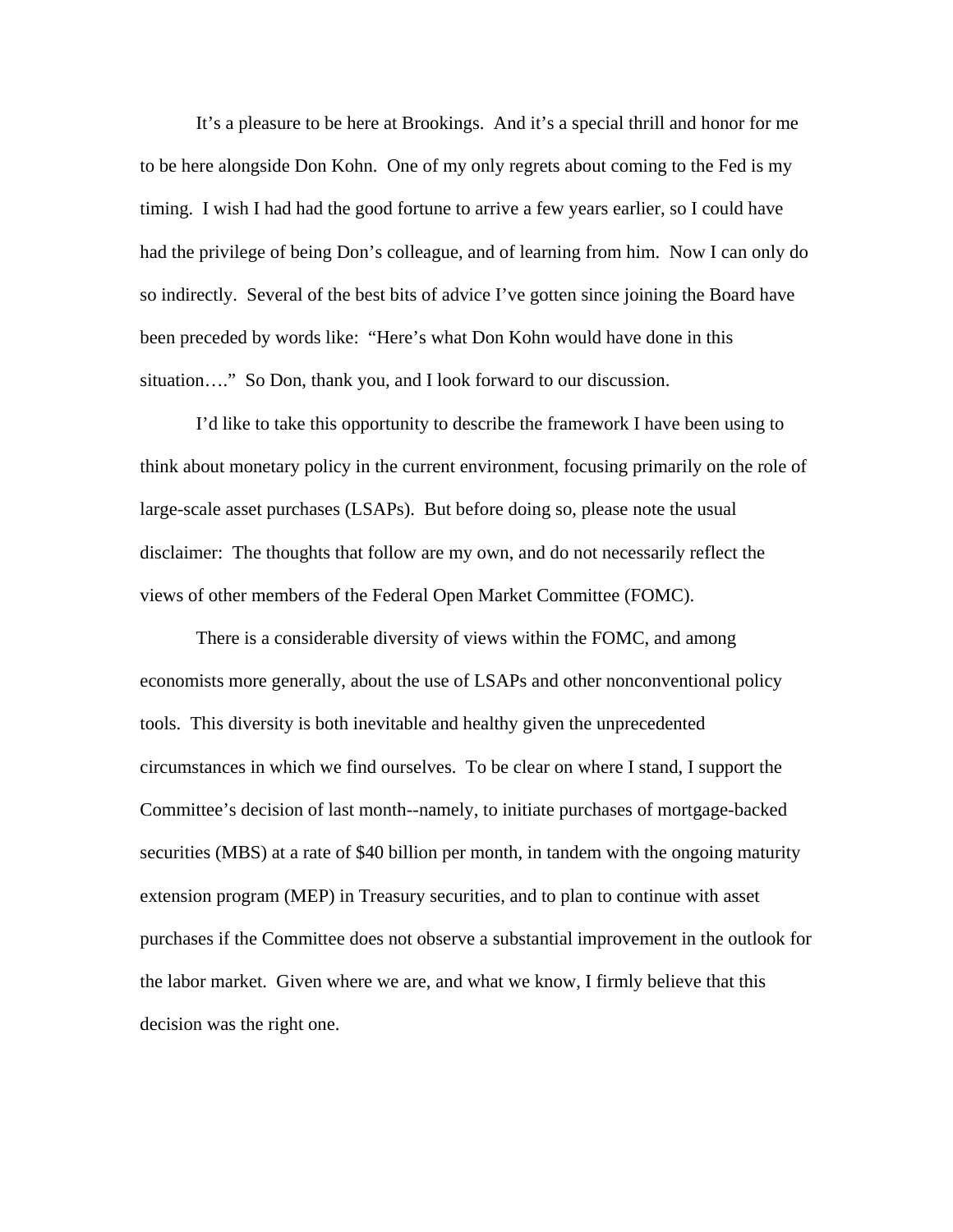In my comments today, I will only briefly review the case for taking action, as that ground has been well covered in a number of other places, most notably in Chairman Bernanke's recent Jackson Hole speech.<sup>1</sup> Instead, I will explore in more detail the factors that make decisions about LSAPs so challenging. The Chairman discussed these challenges in his recent speech, saying: "Estimates of the effects of nontraditional policies on economic activity and inflation are uncertain, and the use of nontraditional policies involves costs beyond those generally associated with more-standard policies. Consequently, the bar for the use of nontraditional policies is higher than for traditional policies."2

With this principle in mind, my aim is to lay out the thought process that I am bringing to bear in an effort to decide just how high the bar should be, and whether a proposed action clears that bar. Along the way I also hope to highlight some gaps in economists' collective understanding about LSAPs, and perhaps to provoke some further thought and research on these questions.

However, let me begin by setting the context. The point of departure for any analysis of monetary policy is our dual mandate--to foster maximum employment and price stability. The first pass here is pretty clear. Unemployment remains painfully high, and in my opinion, well above the long-run structural rate of unemployment. Moreover, smoothing through the ups and downs of incoming data, it appears that the economy is growing at a pace such that, absent policy action, progress on reducing unemployment will likely be slow for some time. Meanwhile, inflation is subdued, running at or below our long-run objective of 2 percent, while inflation expectations remain well anchored. If

 $<sup>1</sup>$  See Bernanke (2012).</sup>

 $2$  See Bernanke (2012).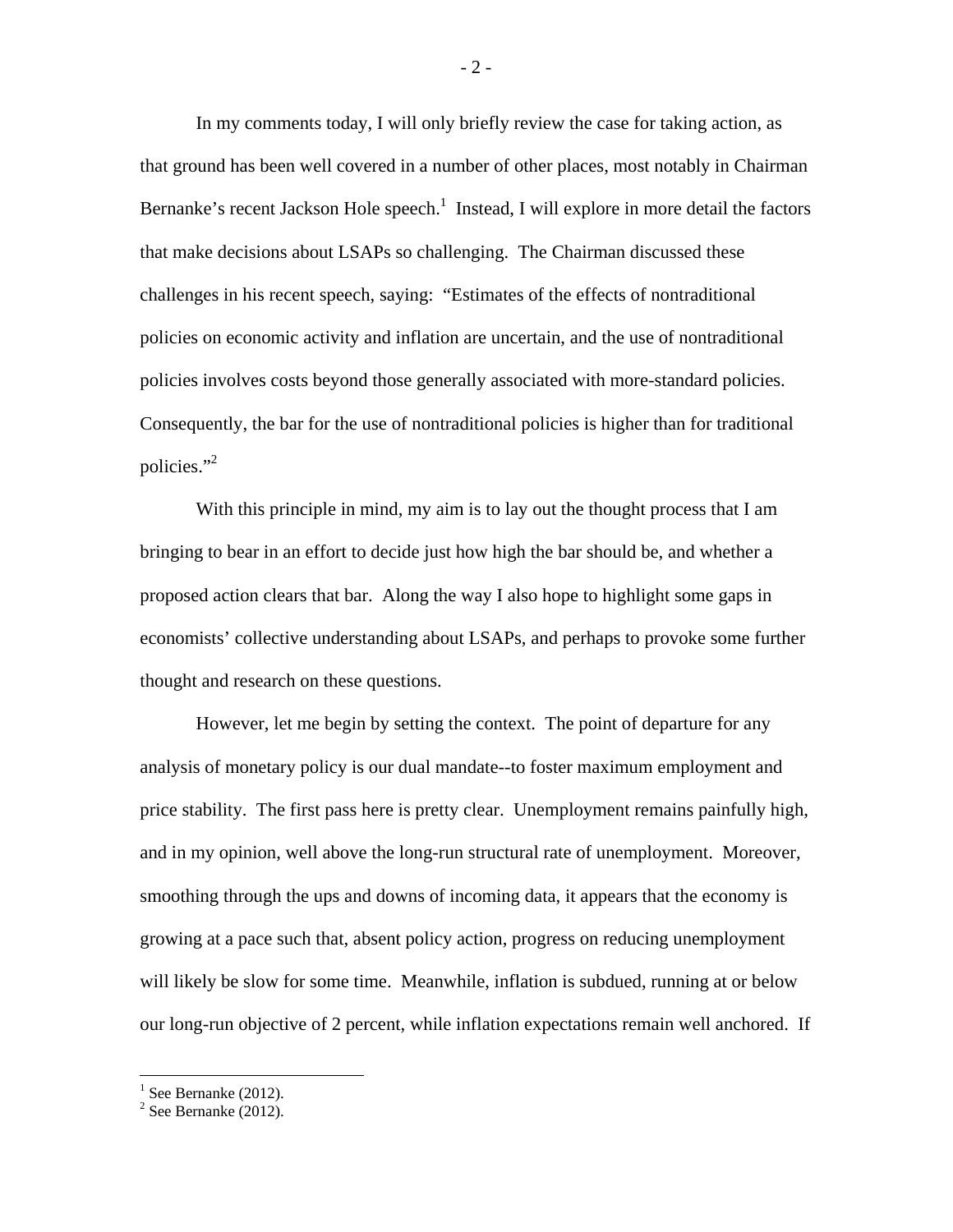the federal funds rate were at, say, 3 percent, we would have, in my view, an open-andshut case for reducing it.

The complication, of course, is that the federal funds rate is essentially at its lower bound, which means that we cannot do more simply by turning that dial further. Instead, we have to use unconventional tools, such as LSAPs and guidance about the future path of the federal funds rate.

With respect to LSAPs, my belief--which echoes the views expressed by Chairman Bernanke at Jackson Hole--is that past rounds of LSAPs have played a significant role in supporting economic activity and in preventing a worrisome undershoot of the Committee's inflation objective. The case is especially strong with respect to the first round of LSAPs, which was a very potent policy action that helped to bring the economy back from the brink in 2009.

 However, we now face a harder set of questions--not about the value of past LSAPs, but about the marginal benefits and costs of further LSAPs. A number of observers have raised concerns about diminishing returns, or escalating costs. I think that, at least in the limit, these concerns must be right; we could in principle push this tool to the point that the hurdle for additional usage would become very high. As policymakers, it is our responsibility to be as clear as possible about the nature of the costs and benefits, and how they might evolve. In that spirit, I will try in what follows to outline the mechanisms that can give rise to decreasing marginal efficacy of LSAPs, or to increasing marginal costs.

While much of my discussion will focus on the direct hydraulic effects of LSAPs on the economy, it should be emphasized that their overall impact may be augmented via

- 3 -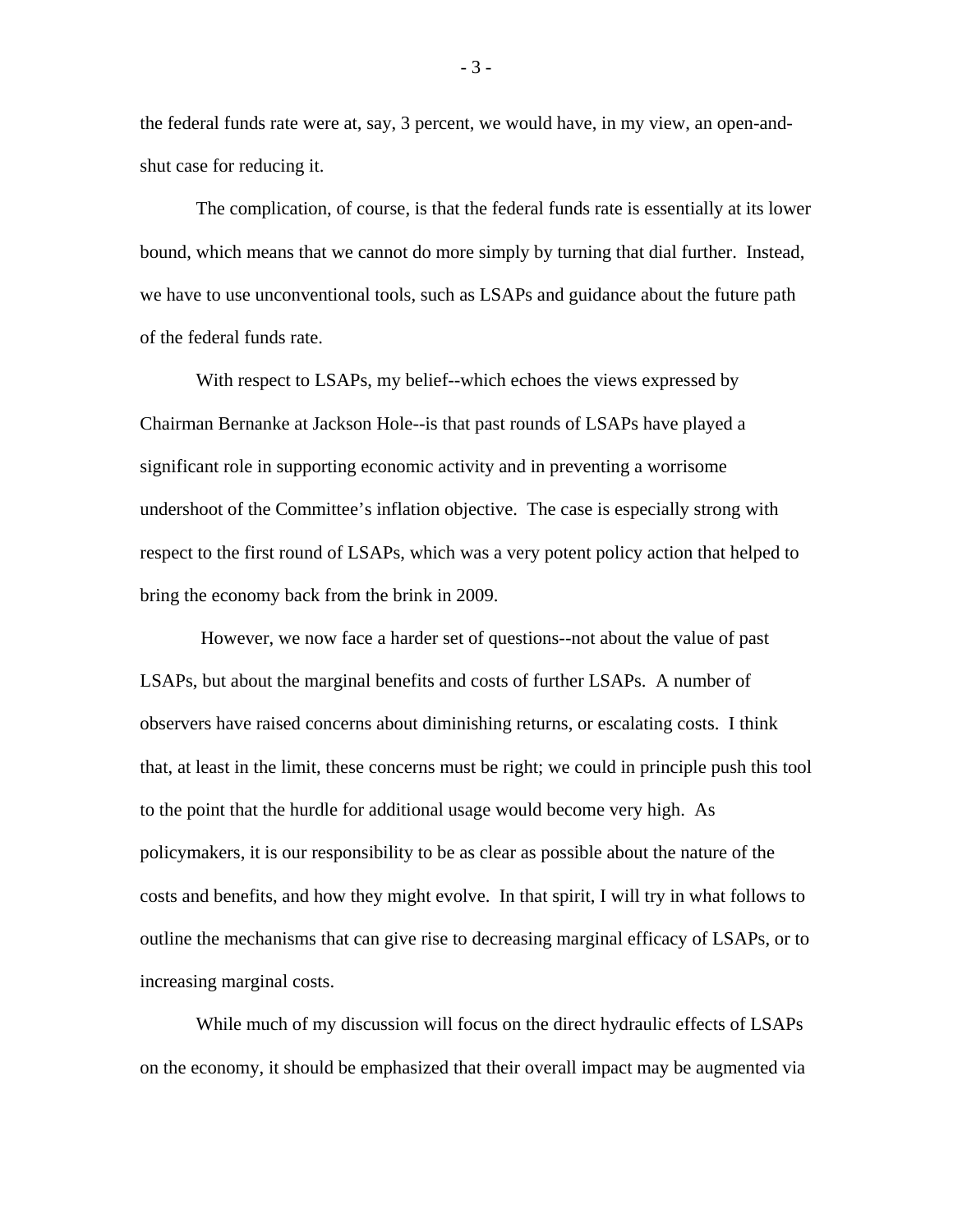a signaling or confidence channel. Another important tool in the Committee's arsenal these days is its use of forward guidance about the expected path of the federal funds rate. And a change in this guidance was a key part of the September FOMC statement, with the Committee stating that "a highly accommodative stance of monetary policy will remain appropriate for a considerable time after the economic recovery strengthens." I believe that the LSAP component of the statement helped bolster the credibility of the forward guidance component by pairing a declaration about future intentions with an immediate and concrete set of actions. And I suspect that this complementarity helps explain the strong positive reaction of the stock market to the release of the statement.

 In addition to this signaling channel, LSAPs of course also have a variety of direct effects on the economy, as I just noted. To understand these effects, it is useful to compare them with those that make monetary policy work in normal times. Away from the zero lower bound, conventional monetary policy is thought to work via an expectations channel; when the Fed cuts the federal funds rate, long-term rates also fall, primarily because expectations regarding future short-term rates shift down. By contrast, a principal motive for doing LSAPs is to influence interest rates not just through expectations, but via supply-and-demand effects in the long-term bond market. As the Fed buys more long-term bonds, their price goes up, and their yield falls, even if expectations of future short rates are unchanged. Said differently, the so-called term premium on long-term bonds declines, which means that post-LSAP, long-term bonds are expected to perform less well as an investment relative to short-term bills.

- 4 -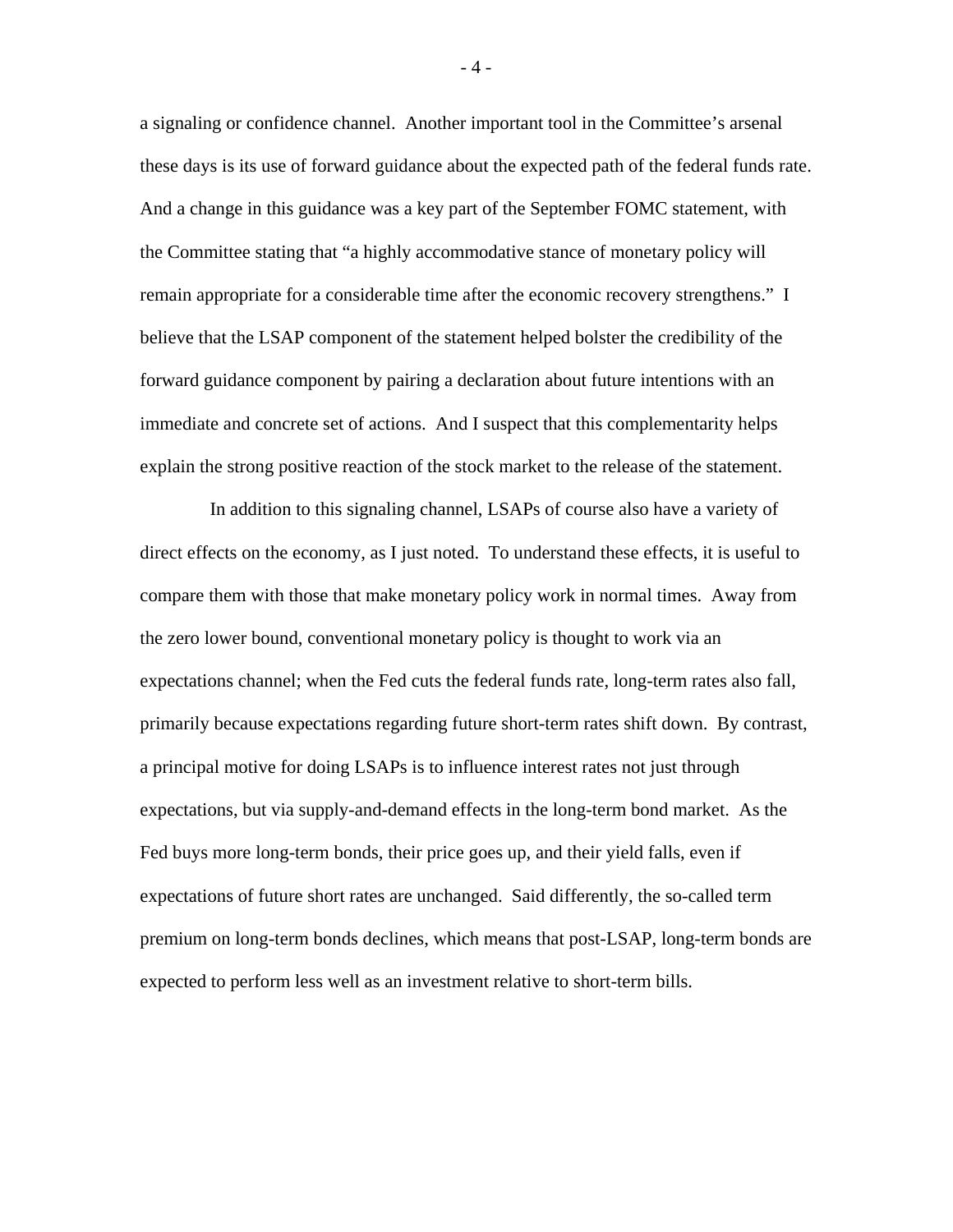There is a large body of evidence that suggests that LSAPs do in fact exert significant pressure on long-term Treasury yields.<sup>3</sup> Estimates of the *cumulative* effect of past LSAPs on 10-year yields range from 80 to 120 basis points.<sup>4</sup> And these past actions are one reason why Treasury term premiums are now near historic lows, on the order of minus 80 basis points, according to a well-known model used by the Board staff.<sup>5</sup>

A central theme of my talk today is this: When policy works by moving term premiums, as opposed to moving expectations about the path of short rates, the transmission to the real economy may be altered in subtle yet important ways that can have implications for the benefits of a policy action, its costs, and even its consequences for financial stability. Moreover, to address these issues, we need to understand not only *by how much* an LSAP moves term premiums, but also *why* it does so. It should be noted that many standard macro models completely set aside the distinction I am emphasizing here. For example, in the Board staff's main model, FRB/US, a fall in the long rate is assumed to have the same effect on economic activity irrespective of whether this fall comes from the term premium or from expectations of future short rates.

 For the sake of concreteness in what follows, let's think in terms of a hypothetical \$500 billion LSAP, conducted entirely by buying longer-term Treasury securities; later I will speak to the differences that arise when the program is carried out with MBS purchases. A reasonable estimate based on the literature would be that such a program reduces the term premium, and thus the 10-year Treasury yield, by 15 to 20 basis points. In my mind, this step is the least controversial piece of the transmission

 $3$  Papers include Gagnon and others (2011), Krishnamurthy and Vissing-Jørgensen (2011), Swanson (2011), Meaning and Zhu (2011), D'Amico and King (forthcoming), D'Amico and others (forthcoming), Li and Wei (2012), and Wright (2011).

 $4$  See Li and Wei (2012), Pandl (2012), and Meyer and Bomfim (2012).

 $<sup>5</sup>$  The model is due to Kim and Wright (2005).</sup>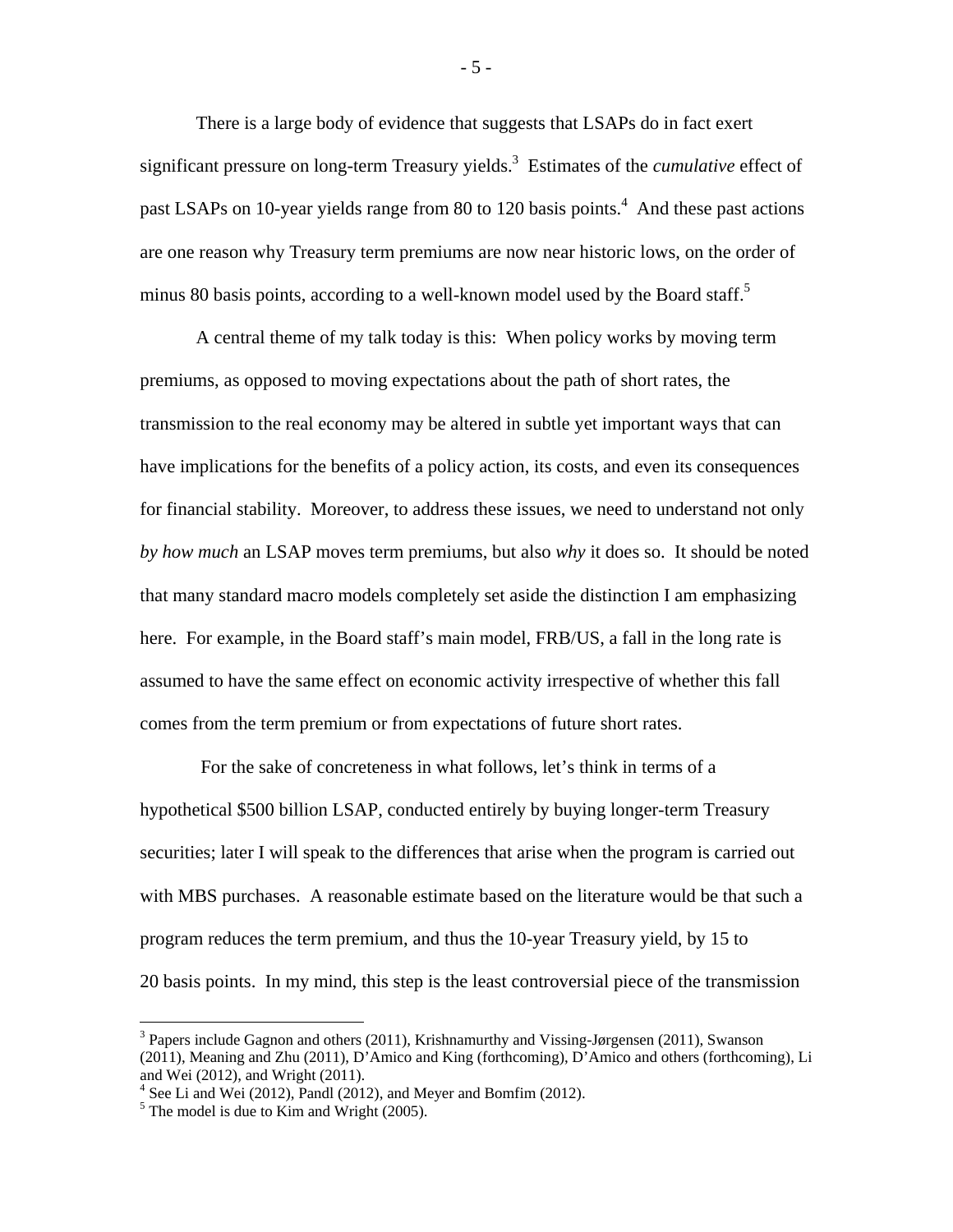mechanism.<sup>6</sup> Moreover, I have no reason to expect any diminishing efficacy on this market-impact dimension, so in this instance the past evidence seems like a good guide to future outcomes.

However, the evidence on Treasury-market impact is just a starting point. To fully evaluate an LSAP, one needs to take several further steps, some of which are more open to debate. In so doing, it is helpful to clarify the specifics of the supply-demand story. One version of this story works through the market price of duration risk, which is the interest rate risk borne by an investor in long-term bonds. In this case, all bonds- including Treasury securities, corporate bonds, and MBS--can be thought of as close substitutes for one another, and an LSAP, by reducing the total quantity of duration in private hands, lowers the price of duration risk and so reduces the yields on all long-term bonds by an amount proportional to their duration. Going further, this story might also suggest that, to the extent that equities embed duration risk, the return investors require to hold them should fall commensurately, thus giving a significant boost to stock prices.

In other versions of the story, markets are more segmented, and Treasury securities and other bonds are not such close substitutes, so an LSAP has differential effects on various securities. In this case, an LSAP that absorbs Treasury supply would be expected to lower the yields on Treasury securities relative to those on corporate bonds, or alternatively, to increase the corporate-Treasury spread.<sup>7</sup> And by a similar logic, an LSAP might have only a modest effect on stock prices.

With this backdrop, let's start with the efficacy side of the question. Take our \$500 billion LSAP and, as mentioned earlier, stipulate that it reduces the 10-year

 $\overline{a}$ 

- 6 -

 $6$  See Woodford (2012) for an opposing view.

<sup>&</sup>lt;sup>7</sup> See Krishnamurthy and Vissing-Jørgensen (2011) for an articulation of this view.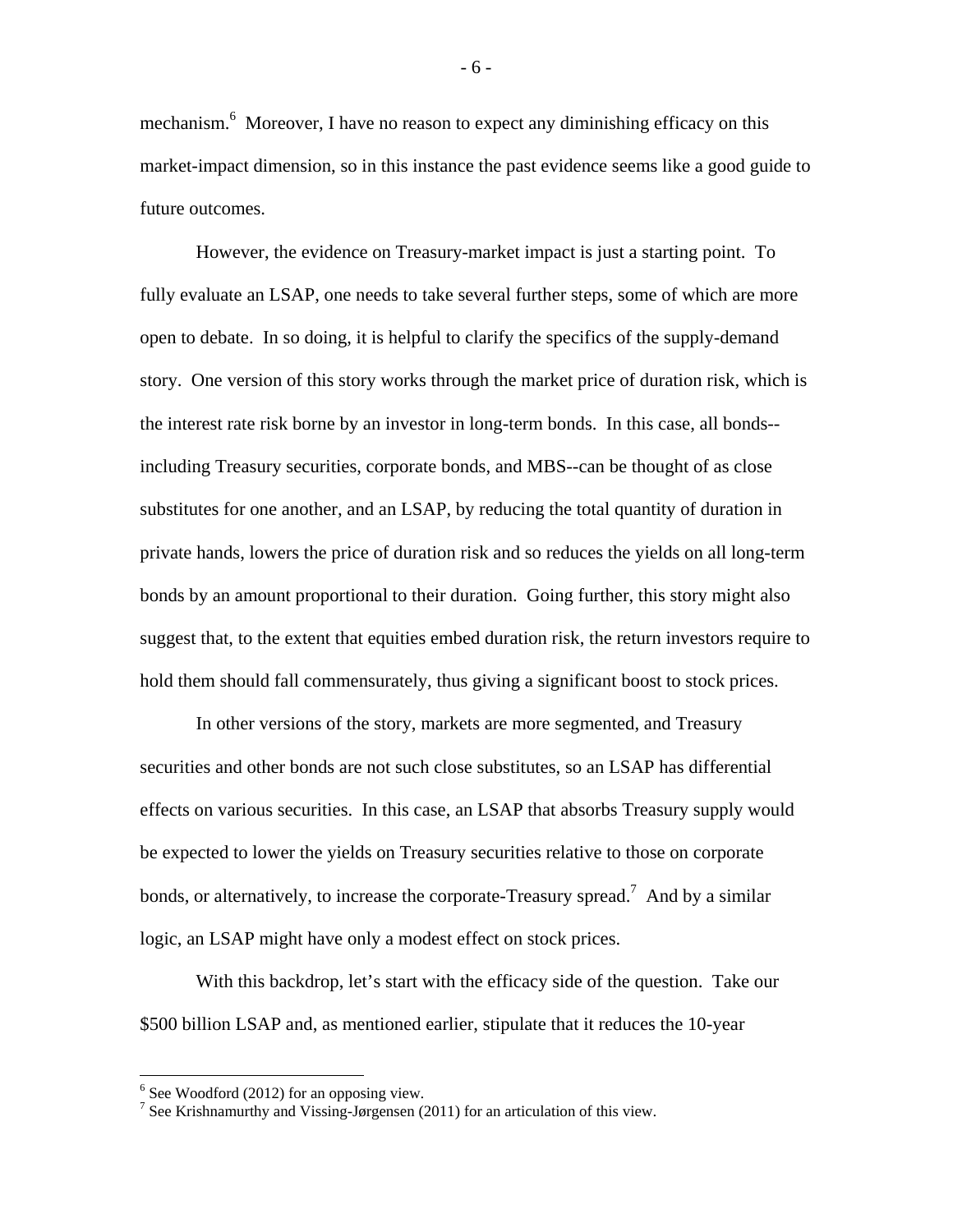Treasury rate by 20 basis points. A simple way to proceed would be to plug this 20 basis point change into one of our econometric models and ask what the consequences are for gross domestic product growth and unemployment. As a concrete case, if you did this exercise with the Fed's workhorse FRB/US model, it would tell you that the \$500 billion LSAP should bring down the unemployment rate by approximately two-tenths of a percentage point at a two-year horizon.<sup>8</sup> This effect is economically meaningful.

Naturally, all models rely on a host of assumptions, so the true effect could be larger or smaller than what comes out of the FRB/US model. But I will focus on two sources of uncertainty in particular. A first uncertainty relates to a point raised earlier- that a given impact on Treasury bonds may not pass through fully to other rates that are more relevant for consumption and investment decisions, such as corporate bond rates or primary mortgage market rates. The recent academic literature seems divided on this point, as some papers argue that the pass-through is near 100 percent while others claim that it is quite low.<sup>9</sup> My own reading of the evidence is that, thus far, there has been substantial pass-through from LSAPs to corporate bonds and mortgages, and some, but considerably less, to other, more distant asset categories like equities.

Leaving aside this set of complications--so that we suppose our \$500 billion LSAP has an impact of 20 basis points on corporate bond rates as well as on Treasury rates--there is a second, perhaps more fundamental, issue. How should one expect a company to respond when its long-term borrowing costs fall not because of a change in

 $\overline{a}$ 

- 7 -

<sup>&</sup>lt;sup>8</sup> See Chung and others (2012).

 $9$  Papers that examine the pass-through issue include Gagnon and others (2011), Wright (2011), Krishnamurthy and Vissing-Jørgensen (2011), Swanson (2011), and Hancock and Passmore (2011). Primary mortgage rates, of course, are distinct from secondary-market rates for assets traded in centralized markets. A variety of factors affect the wedge between the secondary MBS rate and the primary mortgage rate, and these factors, and hence the degree of pass-through, may vary over time.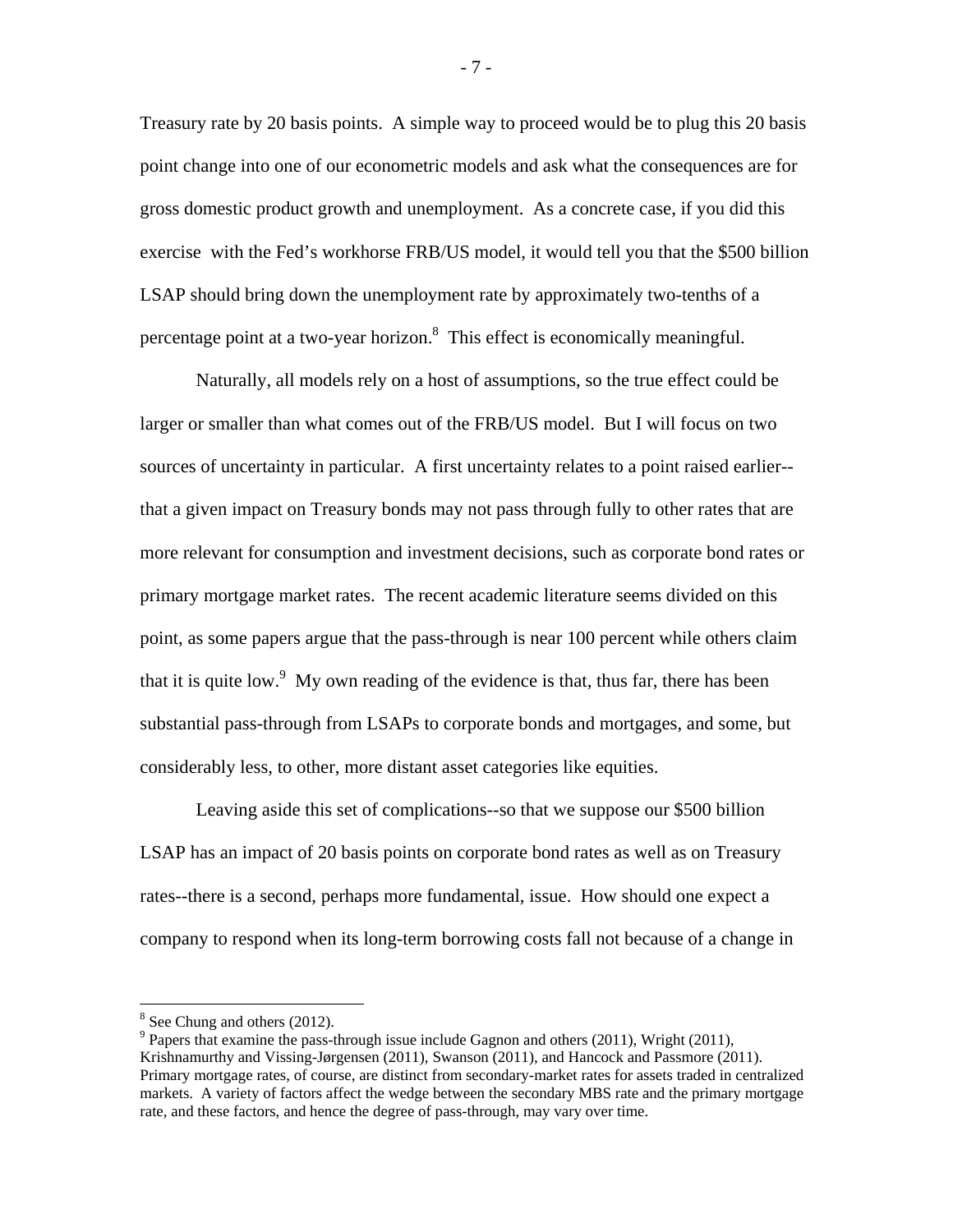the expected future path of short-term rates, but because of a change in the term premium? As noted earlier, many macro models--like the Fed's FRB/US model--treat the two sorts of shocks as having similar effects. But is there any reason to believe that, in reality, the response to the two might differ?

A basic corporate-finance analysis suggests the answer may be yes. To see why, consider the following example. A risk-neutral firm faces a rate on its 10-year bonds of 2 percent. At the same time, it expects that the sequence of rolled-over short-term rates over the next 10 years will average 3 percent. Hence, there is a term premium of minus 1 percent. What should the firm do? Clearly, it should take advantage of the cheap long-term debt by issuing bonds. But it is less obvious that the bargain 2 percent rate on these bonds should exert any influence on its capital spending plans. After all, it can take the proceeds of the bond issue and use these to pay down short-term debt, repurchase stock, or buy short-term securities. These capital-structure adjustments all yield an effective return of 3 percent. As a result, the hurdle rate for new investment should remain pinned at 3 percent. In other words, the negative term premium matters a lot for financing behavior, but in this stylized world, investment spending is decoupled from the term premium and is determined instead by the expected future path of short rates.<sup>10</sup>

This reasoning suggests why one might expect future rounds of LSAPs to have diminishing returns. As noted earlier, the data make clear that past rounds of LSAPs have pushed down interest rates and term premiums. But the further the term premium is driven into negative territory, the more the previous logic comes into play, and hence the

 $10$  See Kiley (2012) for a recent model that predicts a differential reaction of spending to changes in term premiums versus changes in the future path of short rates. A similar set of issues arises in thinking about how firms should respond to "nonfundamental" movements in their stock prices--movements that are not driven by changes in expected future cash flows. See, for example, Baker, Stein, and Wurgler (2003).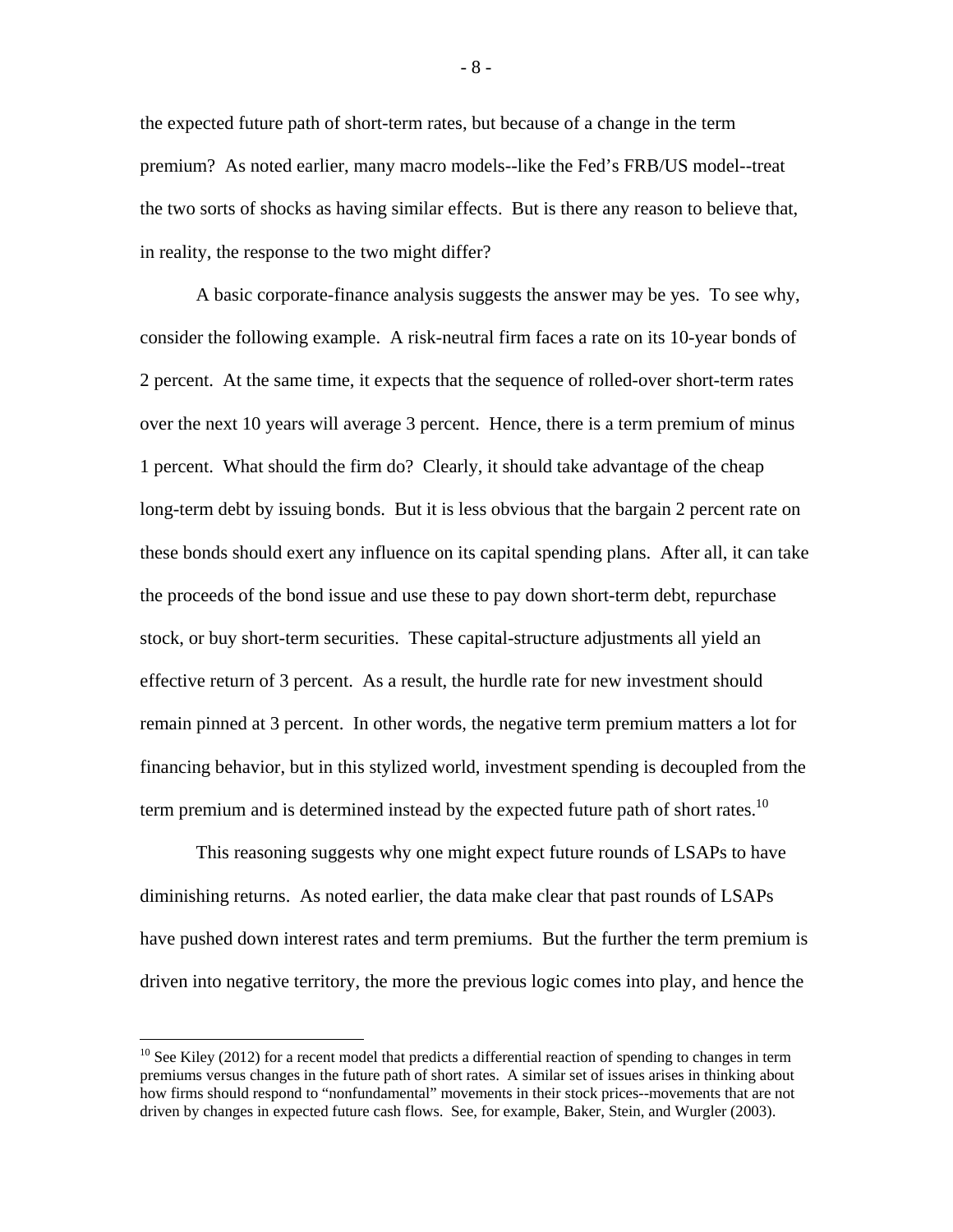weaker is likely to be the response of aggregate spending to further downward pressure on long-term rates.<sup>11</sup>

The corporate-finance example is also consistent with what we have observed in markets in recent months. Issuance of both investment-grade and high-yield bonds has been robust. Indeed, domestic nonfinancial corporate bond issuance is on pace to set a record in 2012, and the speculative-grade segment may also register a new high for the year. At the same time, a large fraction of issuance has been devoted to refinancing- either to retiring existing debt or to payouts to equity holders via dividends and share buybacks. These uses of proceeds have accounted for about two-thirds of all issuance by speculative-grade firms so far this year. Such patterns are what one would expect in a world of segmented markets and negative term premiums.<sup>12</sup>

This caveat about the diminishing effectiveness of LSAPs can be thought of as a specific version of Goodhart's law.<sup>13</sup> It may be that under normal circumstances, changes in 10-year rates have significant explanatory power for economic activity, perhaps because they are a proxy for the expected future path of short rates or other aspects of financial conditions. But it doesn't follow that when one sets out to influence

 $\overline{a}$ 

- 9 -

<sup>&</sup>lt;sup>11</sup> If the term premium starts out significantly positive, so that long-term rates are well above expected future short rates, an initial reduction may indeed spur further investment among financially constrained firms who need to issue long-term bonds to fund new investment. However, once the term premium becomes negative, we hit a corner where the financial constraint no longer binds and the relevant opportunity cost becomes the option to invest in short-term securities or repurchase shares. Baker, Stein, and Wurgler (2003) model an analogous diminishing-returns effect for stock prices and corporate investment.

 $12$  As borrowing costs have fallen, Federal Reserve staff estimates of the expected return on the stock market (using a model based on analysts' earnings expectations) remain near historic highs. It is this divergence in the costs of debt and equity that is likely to make debt-financed repurchases of equity attractive.

<sup>&</sup>lt;sup>13</sup> Goodhart's original formulation is that "Any observed statistical regularity will tend to collapse once pressure is placed on it for control purposes." See Goodhart (1975).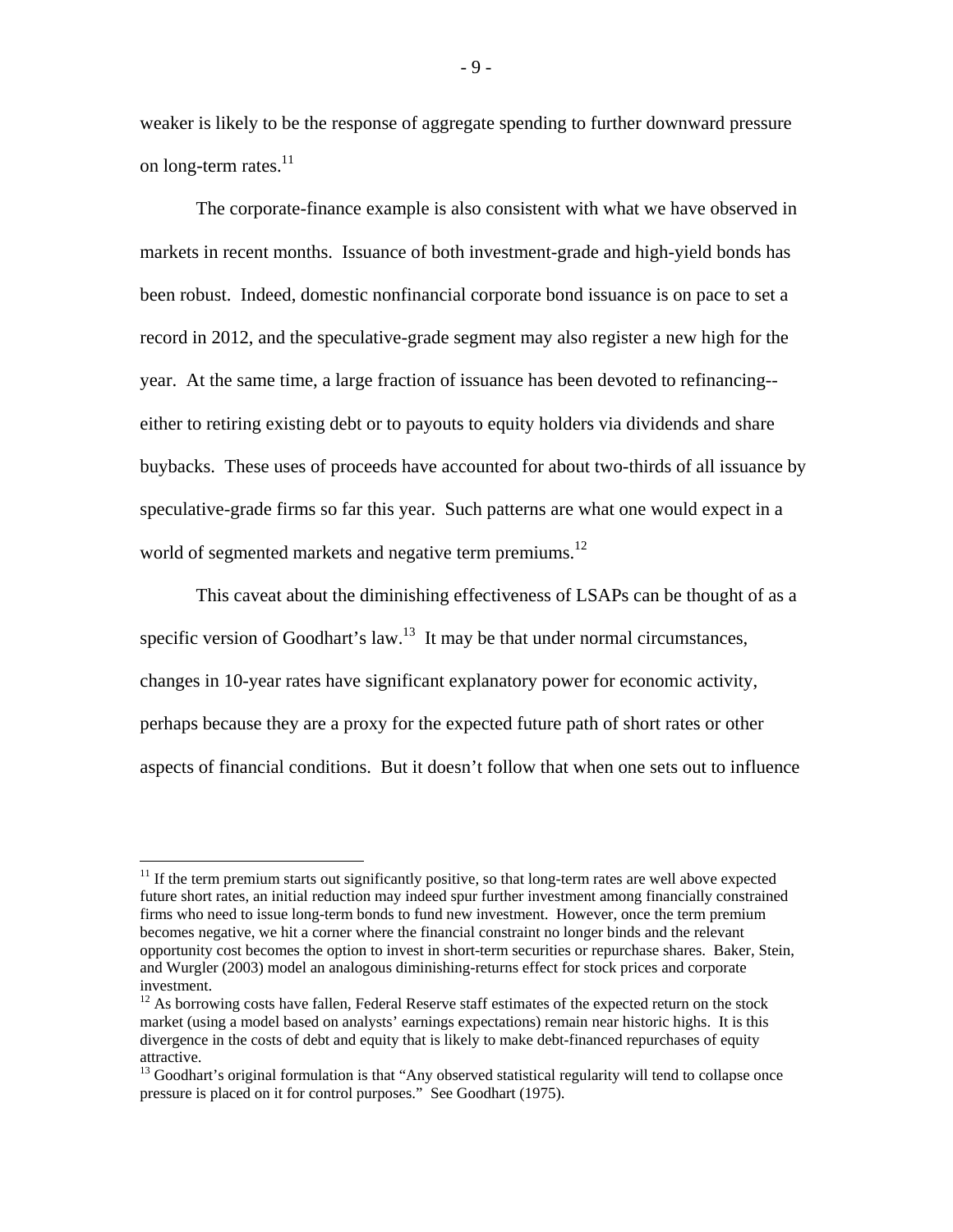the 10-year rate directly, via asset purchases--without changing the future path of short rates--the usual historical relationships will continue to apply.

While we should acknowledge these doubts, it is important to keep them in perspective. In addition to lowering interest rates, LSAPs also boost equity prices and other asset values. Taken together, these effects of LSAPs seem likely to be meaningful, even if the benefits of an impetus to rates are less than in the baseline scenario sketched earlier. And to be sure, there is a wide confidence interval around any estimate we might make of the benefits.

Moreover, it is worth repeating a point made earlier: whatever direct hydraulic effects LSAPs create by pushing down term premiums and discount rates, their overall impact may be reinforced via a signaling effect, whereby they enhance the credibility of our forward guidance about the future path of the federal funds rate. Indeed, this signaling benefit strikes me as an important part of the argument in favor of LSAPs in the current environment.

Let me turn now to the cost side of the equation. Several potential costs of LSAPs have been discussed. One is the exit problem--that a large balance sheet may make it harder for the FOMC to raise rates when the time comes. Between the ability to pay interest on reserves, as well as various reserve-draining methods that the Fed has been methodically testing, I am confident that we have the tools to raise rates. If the FOMC needs to act in the face of an emerging threat to price stability, there is little doubt in my mind that we *can*. As to whether we *will*, the Federal Reserve has repeatedly made clear its commitment to both sides of its mandate--to price stability as well as to maximum employment.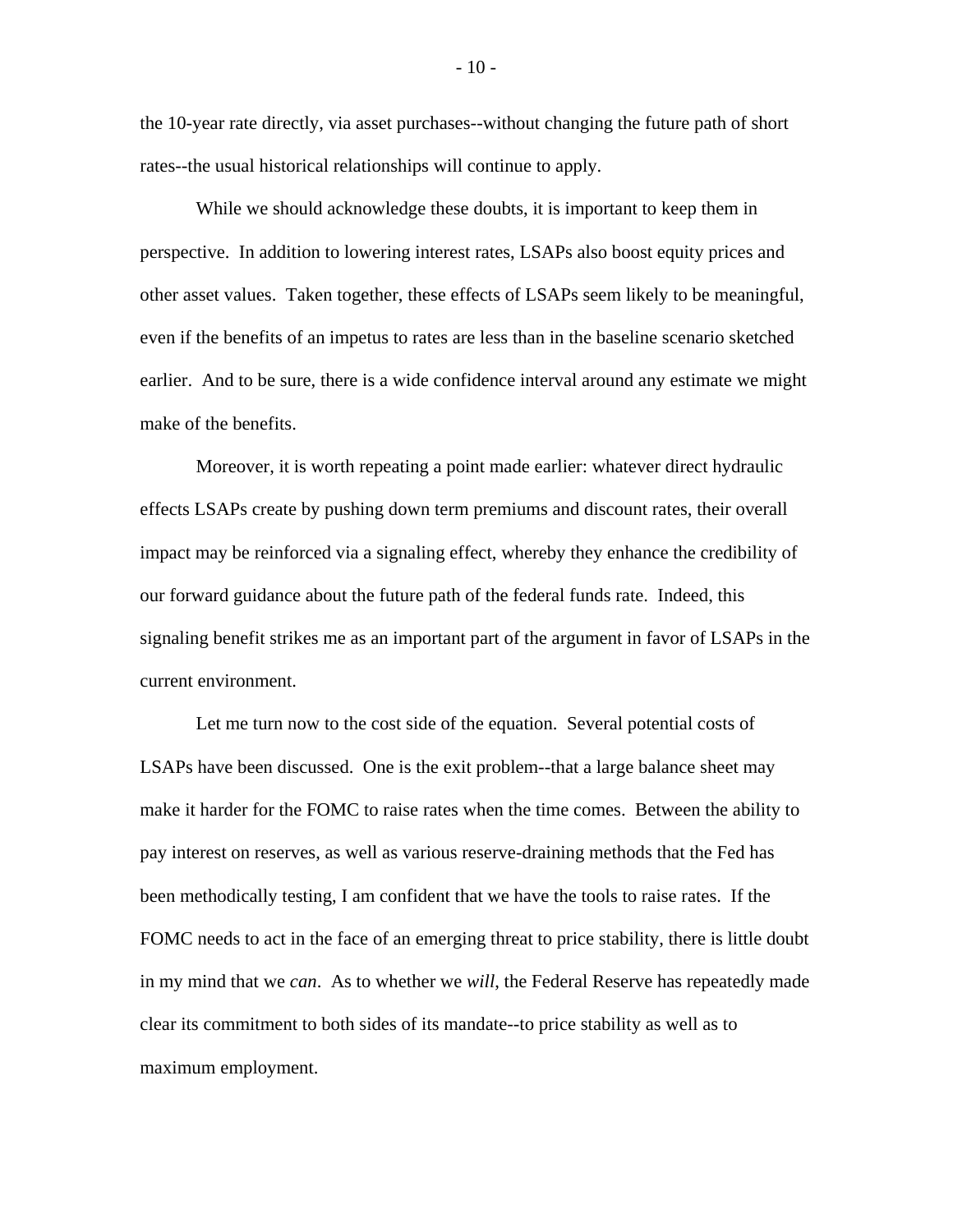A second set of costs has to do with the possible effects of further asset purchases on various aspects of market functioning, including bid-ask spreads and market depth. And it would indeed be a concern if large Fed ownership of some segments of the Treasury or MBS market were to cause market liquidity to deteriorate significantly. We have seen little evidence of such problems so far, and we continue to closely monitor market conditions. If problems do begin to crop up, we will know it, and we will be able to adjust.

A final notion of cost relates to the currently low yields and term premiums on Treasury bonds. At an intuitive level, one might think that, for the Fed, as for any other buyer contemplating a large asset purchase, information on prices and expected returns should be a relevant factor in the decision. Said differently, the case for an LSAP might seem more appealing if the term premium on Treasury bonds were at plus 200 basis points instead of its current level of roughly minus 80 basis points.

However, to make sense of this intuition, we have to return to the question of *why* LSAPs move term premiums. One interesting possibility is that, in a world where other sovereign debt has come into question, long-term Treasury securities are uniquely able to provide a money-like safe-haven service to certain investors. By analogy, think of currency, which investors are willing to hold even at a zero yield, because of the flow of convenience services it provides. Similarly, the negative term premium on long-term Treasury securities may in part reflect the relative scarcity of this money-like asset. If so, it would be economically costly to remove Treasury securities from the system.<sup>14</sup> This logic is an application of the so-called Friedman rule.<sup>15</sup>

 $14$  To be clear, this argument relies on there being multiple distinct monetary assets. That is, the case needs to be that, for some investors, long-term Treasury securities provide a type of service that is not provided as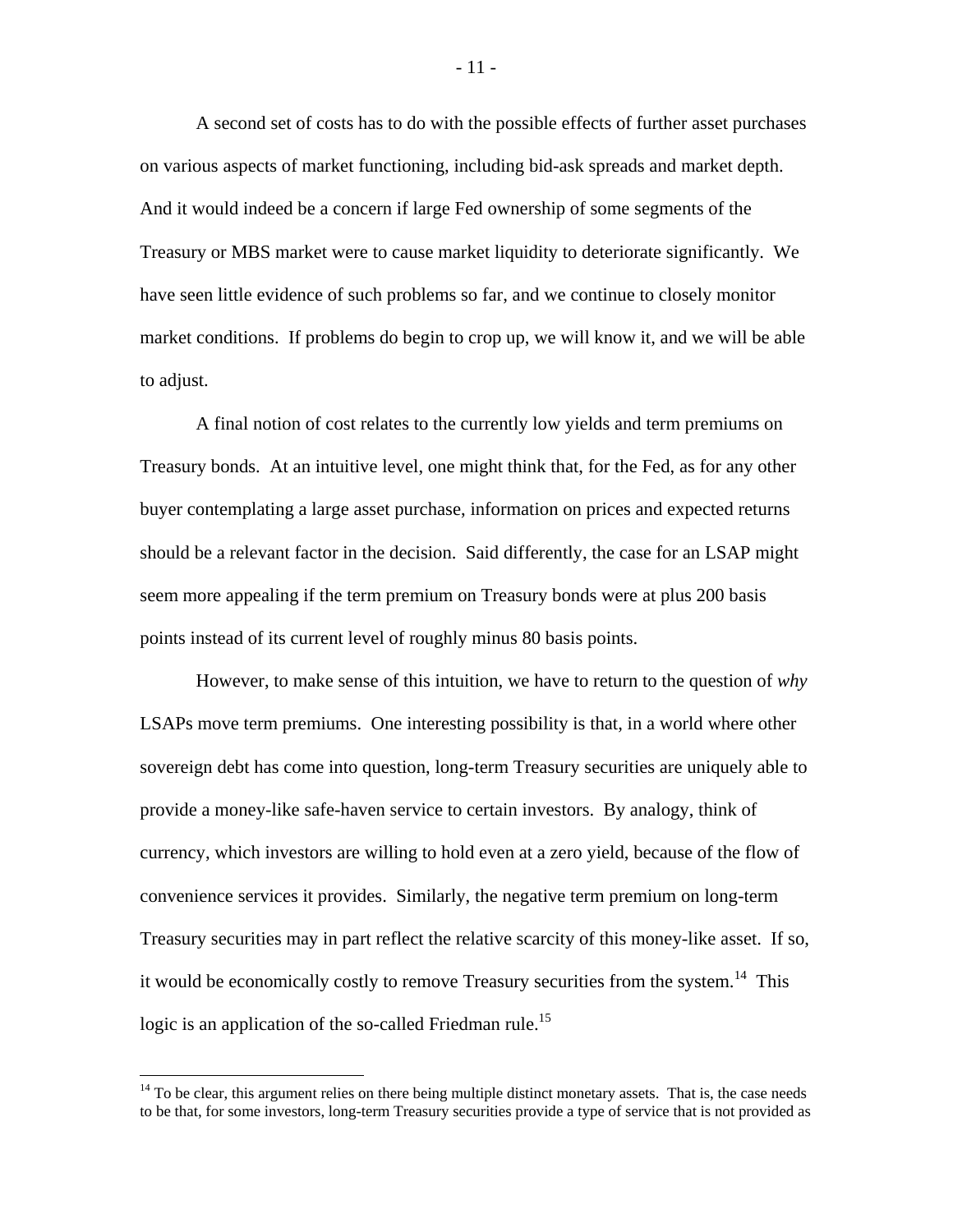So a key question is to what extent removing long-term Treasury securities is like removing currency. This question is hard to answer precisely and depends on the details of how you tell the story. If you believe that only nominal Treasury securities--but not something similar, such as agency securities or AAA-rated corporate bonds--provide money-like services to investors, you can try to measure the value of these services by looking at the spread on Treasury securities relative to something else that is very safe but not literally a Treasury bond--for example, corporate bonds coupled with credit default swap protection to minimize the credit risk. Arvind Krishnamurthy and Annette Vissing-Jørgensen of Northwestern University take this approach and conclude that between 24 and 70 basis points of the yield premium on Treasury securities is attributable to a "money-ness" effect.<sup>16</sup> Numbers in this ballpark suggest that the costs of further LSAPs on this dimension are likely to be modest relative to even a conservative estimate of their potential benefits.

However, a couple of caveats are worth noting. First, this methodology may only provide a lower bound on the welfare costs of an LSAP, as it is plausible that not just Treasury securities, but also agency securities and perhaps highly rated corporate bonds, also have some degree of money-ness to them in terms of being useful in satisfying safehaven demands. In this case, a spread of the sort just described may underestimate the value of monetary services provided by safe and near-safe assets. This area is one where

effectively by short-term bills or reserves. If all safe assets provide the same kind of monetary services, then an LSAP that swaps reserves for long-term bonds has no effect on the net supply of monetary assets. See also Woodford (2012) and Krishnamurthy and Vissing-Jørgensen (2012).

<sup>&</sup>lt;sup>15</sup> Friedman (1969) famously argued that a socially efficient outcome involves setting the opportunity cost to investors of holding money equal to the marginal cost to the government of creating additional money.

<sup>&</sup>lt;sup>16</sup> Krishnamurthy and Vissing-Jørgensen's (2012) analysis is based on market quotes from July 20, 2012. One obtains similar estimates if their methodology is updated to the present. However, it is important to emphasize that spreads of the sort they study can be subject to a variety of other idiosyncratic influences, so care must be taken not to over-interpret any one of them.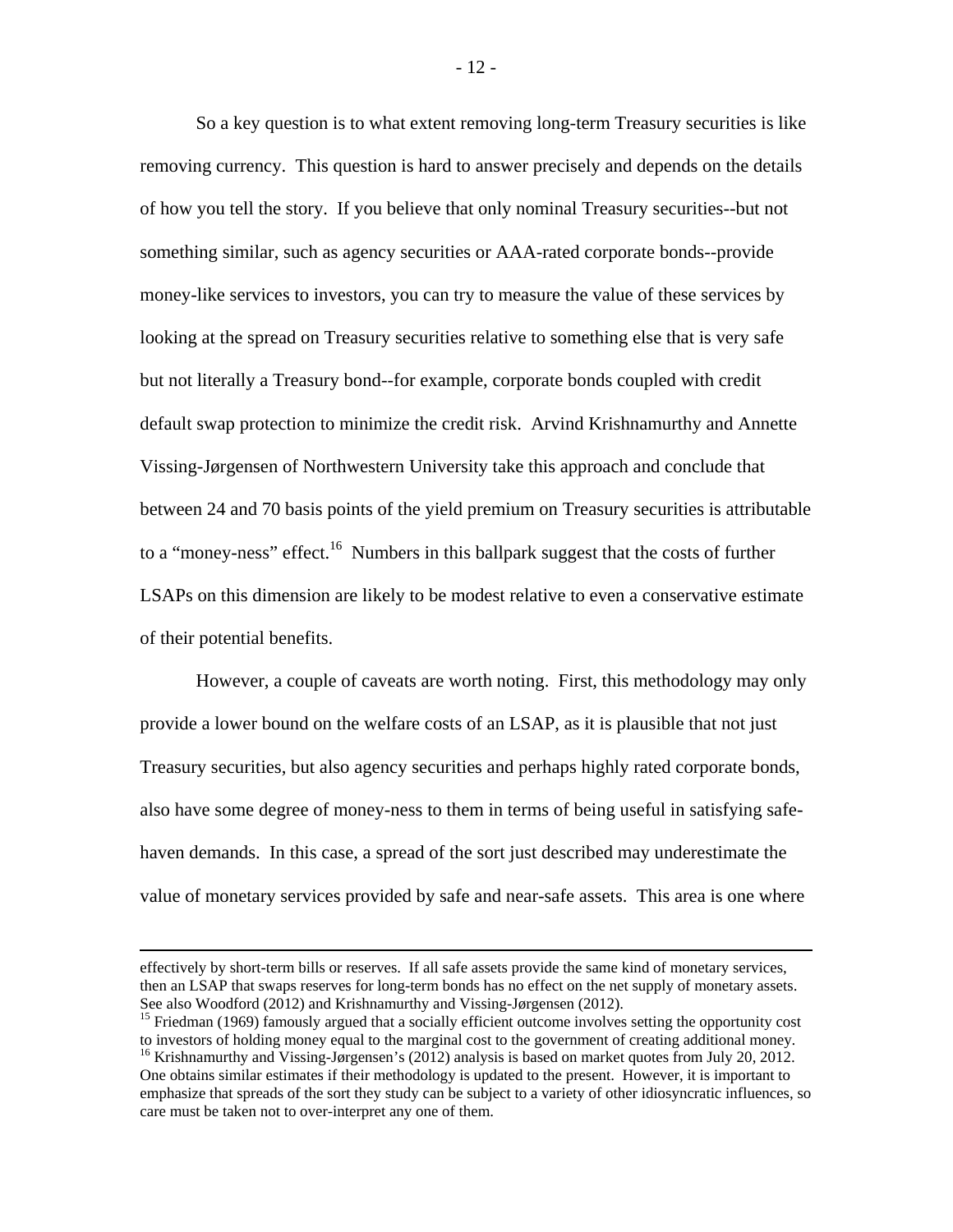both our conceptual understanding and our measurement techniques remain underdeveloped and where more work would be of great value in informing policy.

Second, things can change over time. One episode of interest is the Clinton-era debt buyback program, which was in many ways analogous to an LSAP. Between March 2000 and December 2001, the Treasury repurchased long-term bonds with a face value of \$63.5 billion, about 10 percent of the value of long-term government debt then outstanding. Much as with an LSAP, this program appears to have had a powerful negative effect on the term premium, with long-term rates falling sharply relative to short-term rates.<sup>17</sup> But in contrast to what we have seen with LSAPs thus far, it was also associated with a pronounced increase in Treasury-specific scarcity. One way this scarcity manifested in the data available at the time was in a widening of the Treasuryswap spread, which rose rapidly after the announcement of the buybacks, and hovered in a range of 120 to 130 basis points in the spring and summer of  $2000$ .<sup>18</sup> The lesson to be drawn is that we should continue to develop and monitor a variety of metrics of this scarcity phenomenon because they may provide an early warning if LSAP costs begin to rise relative to benefits.

For the sake of concreteness, I have couched the discussion in terms of a hypothetical all-Treasury LSAP. In light of our recent initiation of an MBS purchase program, it is natural to ask what the salient differences are between buying Treasury securities and buying MBS. In my view there are two, both of which suggest that MBS purchases may offer a better cost-benefit profile than Treasury purchases in the current

 $\overline{a}$ 

- 13 -

<sup>&</sup>lt;sup>17</sup> See Greenwood and Vayanos (2010) for an analysis of the Clinton buyback program and its effect on the Treasury yield curve.

<sup>&</sup>lt;sup>18</sup> One important distinction is that in the case of the Clinton-era buybacks, bond prices were likely influenced not simply by the bond purchases themselves, but by the prospect of future surpluses over a longer horizon.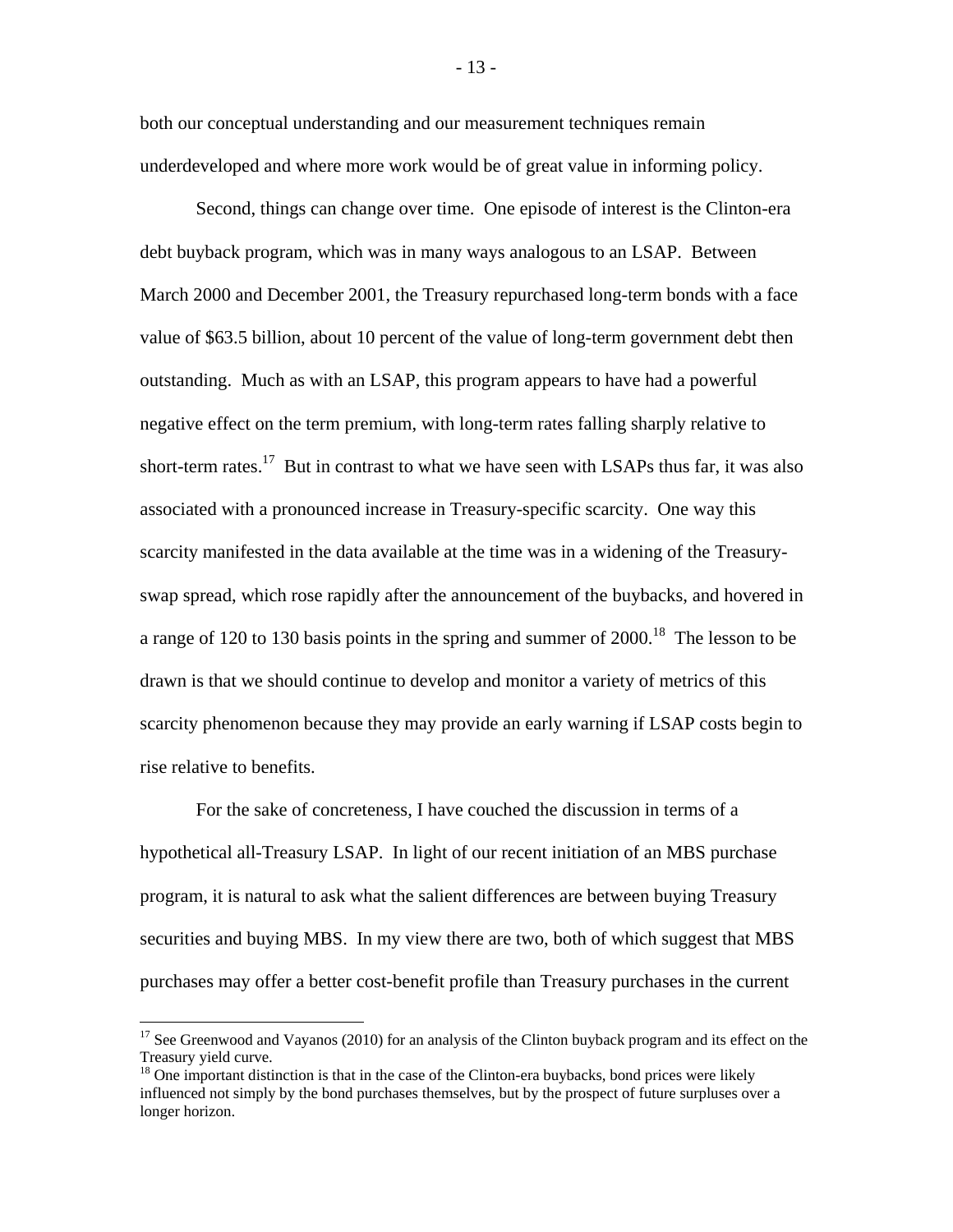environment. First, on the cost side, I have just alluded to the idea that Treasury securities may provide money-like services to certain investors, such that removing them from the system may entail a welfare cost. Presumably, MBS are less money-like than Treasury securities, so this element of cost could be reduced when buying MBS.<sup>19</sup> Second, if the efficacy of Treasury purchases is diminished by the fact that many corporate borrowers already have plentiful access to low-cost funds, it is natural to focus on a sector that is more sensitive to financing costs. The housing market would seem to fit this bill. To the extent that markets are segmented and MBS purchases therefore have a more powerful effect on primary mortgage rates than do Treasury purchases, this possibility may be another appeal of going the MBS route.

Finally, let me touch on the implications of LSAPs for financial stability. Some observers have argued that a long period of low rates can create incentives among market participants (such as banks, insurance companies, and pension funds) to reach for yield by taking on higher levels of risk with adverse consequences for stability. These concerns should be taken very seriously, and a lot of work at the Fed is devoted to monitoring such risks. A short summary would be that there is some qualitative evidence of reaching-for-yield behavior in certain segments of the market, but that we are not seeing anything quantitatively alarming at this point. Of course, the worry is that one often sees only the tip of the iceberg in these kinds of situations, so one needs to be cautious in interpreting the data.

Taking as a given that reaching for yield could be a problem, what are the implications at the margin for monetary policy, and for LSAPs in particular? First, it is

 $\overline{a}$ 

- 14 -

<sup>&</sup>lt;sup>19</sup> This argument is made by Krishnamurthy and Vissing-Jørgensen (2012). One natural reason why MBS may be less money-like than Treasury securities is their exposure to prepayment risk.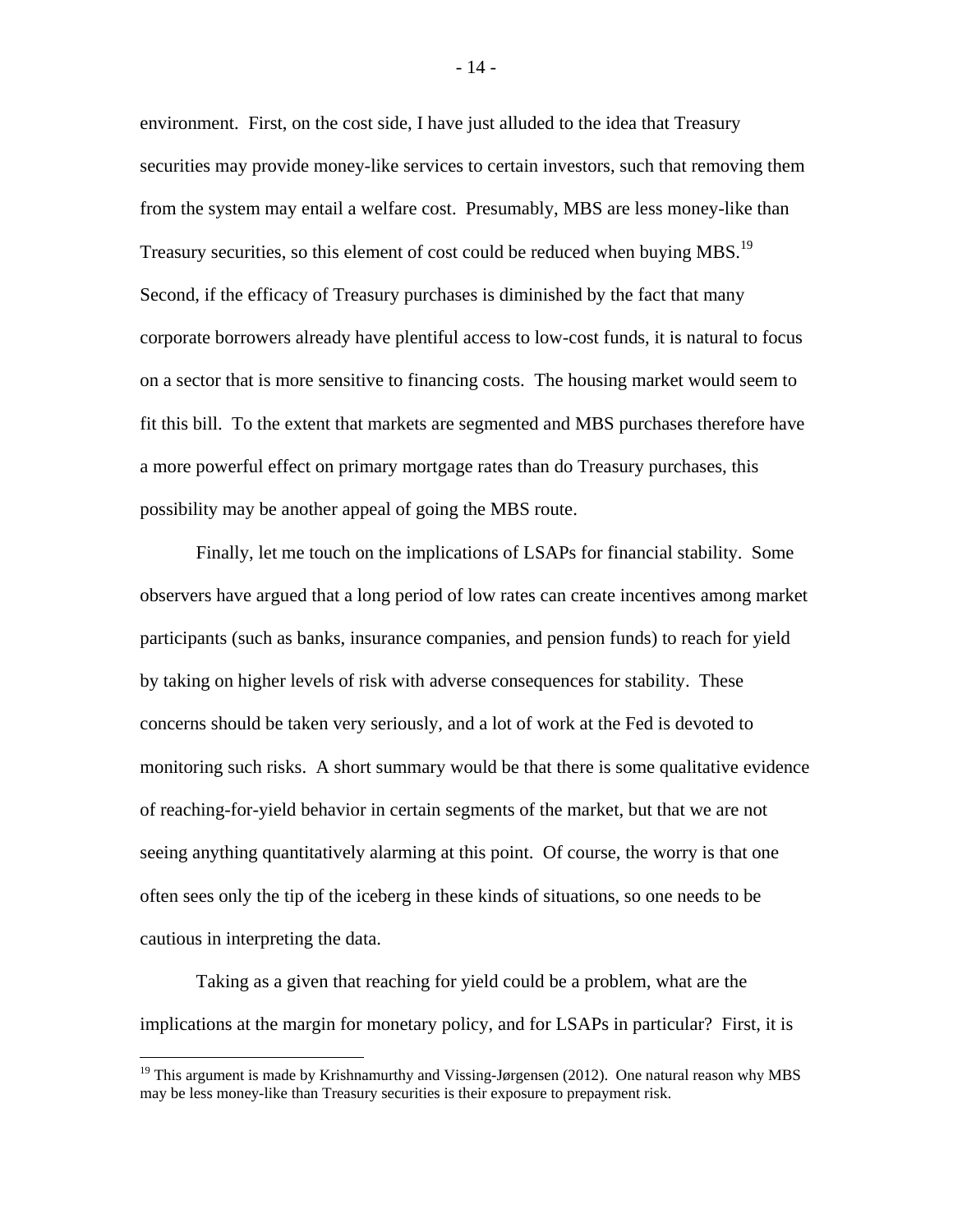just a fact of life that we are likely to be in a low-rate environment for a considerable period of time, in light of the economic outlook. It is not a choice at the margin. While we are going to have to pay careful attention to the attendant financial stability issues and be prepared to intervene with supervisory and regulatory tools as needed, I would find it hard to accept the proposition that we should preemptively resolve them by, say, starting to raise the federal funds rate today. The potential damage that could be caused by choking off the recovery is too great.

Second, one can argue that, by reducing term premiums, LSAPs in particular have potentially significant benefits in terms of financial stability. A major source of problems during the recent crisis was the excessive maturity transformation undertaken by financial firms. Put simply, these firms were relying too much on short-term debt. One of the thrusts of regulatory reform has been to attack this problem--for example, via the constructs of the Liquidity Coverage Ratio and the Net Stable Funding Ratio that are a part of Basel III. However, a complementary way to deal with the problem is to influence the underlying incentives for short-term debt issuance. And these incentives are in turn shaped by the structure of rates and term premiums in the market.

As I noted earlier, a natural response for any firm facing an unusually low term premium is to adjust its capital structure by issuing cheap long-term debt to replace its shorter-term debt. It is therefore not surprising that the average debt maturity of large nonfinancial firms has increased notably over the past few years. Moreover, the same pattern shows up among large financial firms--they too have been significantly lengthening their average debt maturity. $^{20}$ 

 $\overline{a}$ 

- 15 -

<sup>&</sup>lt;sup>20</sup> These statements are based on an analysis of Compustat data, updating the results of Custódio, Ferreira, and Laureano (forthcoming). Greenwood, Hanson, and Stein (2010) show that the following is a general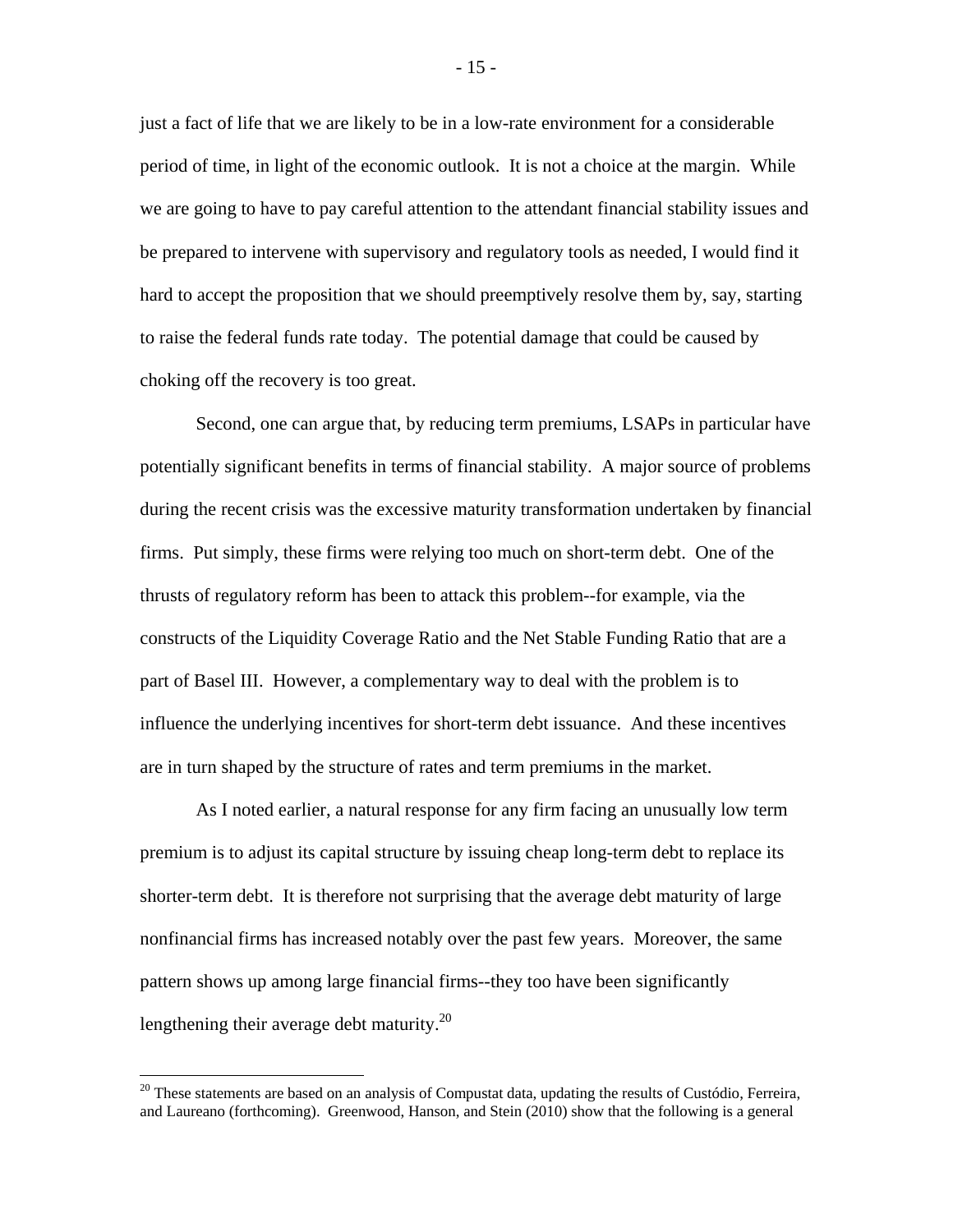The current cheapness of long-term debt contrasts with the pre-crisis configuration, where there was frequently a pronounced premium favoring issuers not at the long end of the yield curve, but at the very short end. In other words, the fact that the yield curve often tended to be steeply upwards sloping at the front end gave financial firms a strong incentive to issue overnight paper. The bottom line is that I suspect that LSAPs have, by changing the structure of term premiums in the market, helped encourage an extension of debt maturity by both financial and nonfinancial firms. All else being equal, this development is a good thing from a financial stability perspective.<sup>21</sup>

To conclude, I believe that our recently announced policy of MBS purchases, coupled with the change in our forward guidance, are strong positive steps. I am hopeful that these actions by the Federal Reserve will help to give economic growth a much needed boost. At the same time, I am keenly aware of the many uncertainties we still have about the workings of nonconventional policies, and of LSAPs in particular. As I have tried to explain, LSAPs really are a different animal, and it is important for us to try to better understand these differences, and to do our best to take them into account when making policy judgments. In short, there is a lot left for us to learn. Thank you very much.

- 16 -

tendency in historical U.S. data: When government debt maturity is low, expected returns (that is, term premiums) on long-term bonds are low as well, and private firms fill in the gaps by lengthening their own debt maturity.

<sup>&</sup>lt;sup>21</sup> Greenwood, Hanson, and Stein (2012) make a similar argument in the context of Treasury debt maturity, and its potential effect on financial stability goals.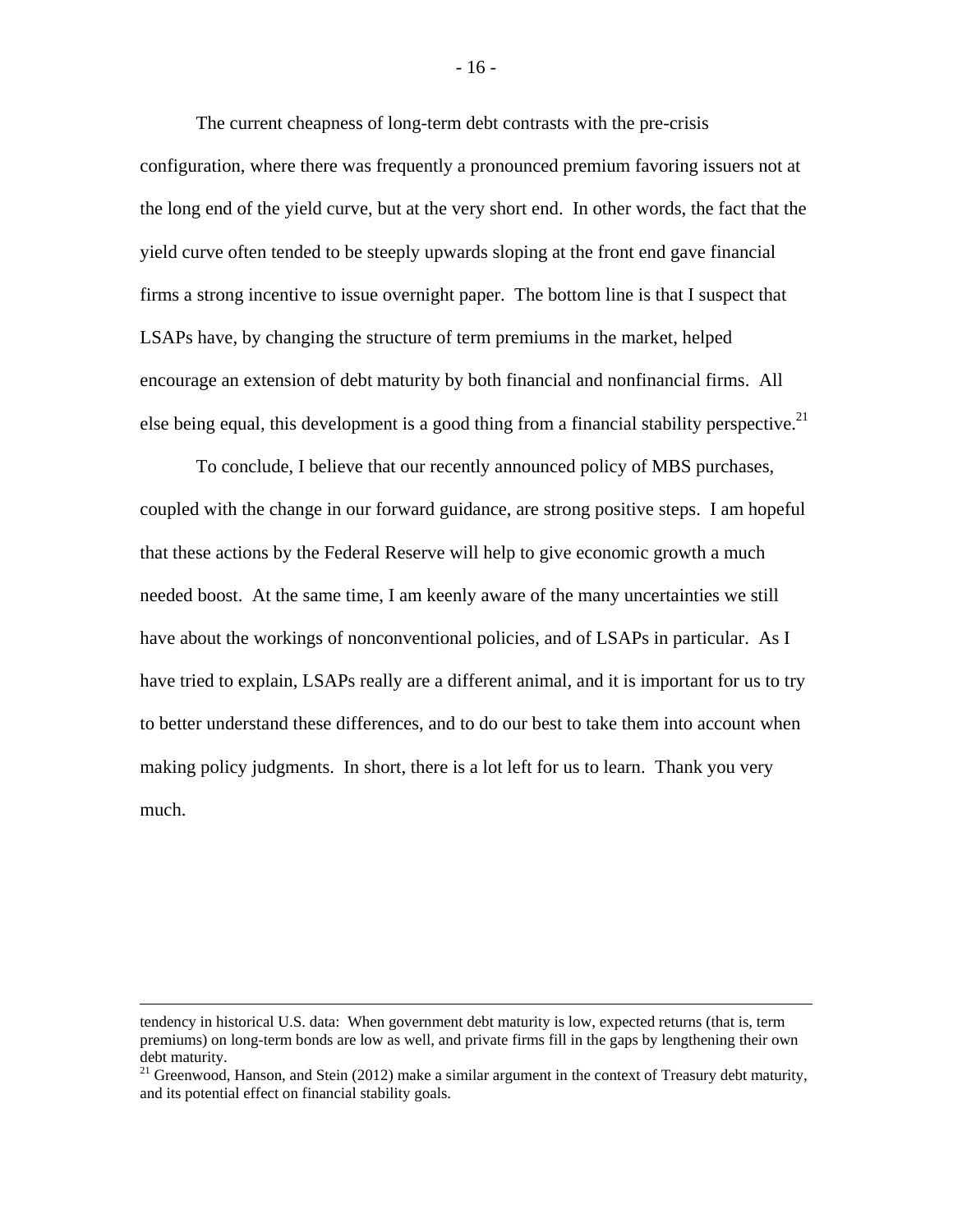## **References**

- Baker, Malcolm, Jeremy C. Stein, and Jeffrey Wurgler (2003). "When Does the Market Matter? Stock Prices and the Investment of Equity-Dependent Firms," *Quarterly Journal of Economics*, vol. 118 (August), pp. 969-1005, www.economics.harvard.edu/faculty/stein/files/QJE-2003.pdf.
- Bernanke, Ben S. (2012). "Monetary Policy since the Onset of the Crisis," speech delivered at the Federal Reserve Bank of Kansas City Economic Symposium, held in Jackson Hole, Wyo., August 30-September 1, www.federalreserve.gov/newsevents/speech/bernanke20120831a.htm.
- Chung, Hess, Jean-Philippe Laforte, David Reifschneider, and John C. Williams (2012). "Have We Underestimated the Likelihood and Severity of Zero Lower Bound Events?" *Journal of Money, Credit and Banking*, vol. 44 supplement (February), pp. 47-82.
- Custódio, Cláudia, Miguel A. Ferreira, and Luís Laureano (forthcoming). "Why Are U.S. Firms Using More Short-Term Debt?" *Journal of Financial Economics*, draft available at http://docentes.fe.unl.pt/~mferreira/index\_files/mat.pdf.
- D'Amico, Stefania, William English, David López-Salido, and Edward Nelson (forthcoming). "The Federal Reserve's Large-Scale Asset Purchase Programs: Rationale and Effects," *Economic Journal*.
- D'Amico, Stefania, and Thomas B. King (forthcoming). "Flow and Stock Effects of Large-Scale Treasury Purchases: Evidence on the Importance of Local Supply," *Journal of Financial Economics*.
- Friedman, Milton (1969). *The Optimum Quantity of Money and Other Essays*. Chicago: Aldine Publishing Company.
- Gagnon, Joseph, Mathew Raskin, Julie Remache, and Brian Sack (2011). "The Financial Market Effects of the Federal Reserve's Large-Scale Asset Purchases," *International Journal of Central Banking*, vol. 7 (March), pp. 3-43.
- Goodhart, C.A.E. (1975). "Problems of Monetary Management: The U.K. Experience," in Reserve Bank of Australia, ed., *Papers in Monetary Economics*, vol. 1. Sydney: RBA.
- Greenwood, Robin, Samuel Hanson, and Jeremy C. Stein (2010). "A Gap-Filling Theory of Corporate Debt Maturity Choice," *Journal of Finance*, vol. 65 (June), pp. 993- 1028, www.people.hbs.edu/shanson/gap\_filling\_jofi\_2010.pdf.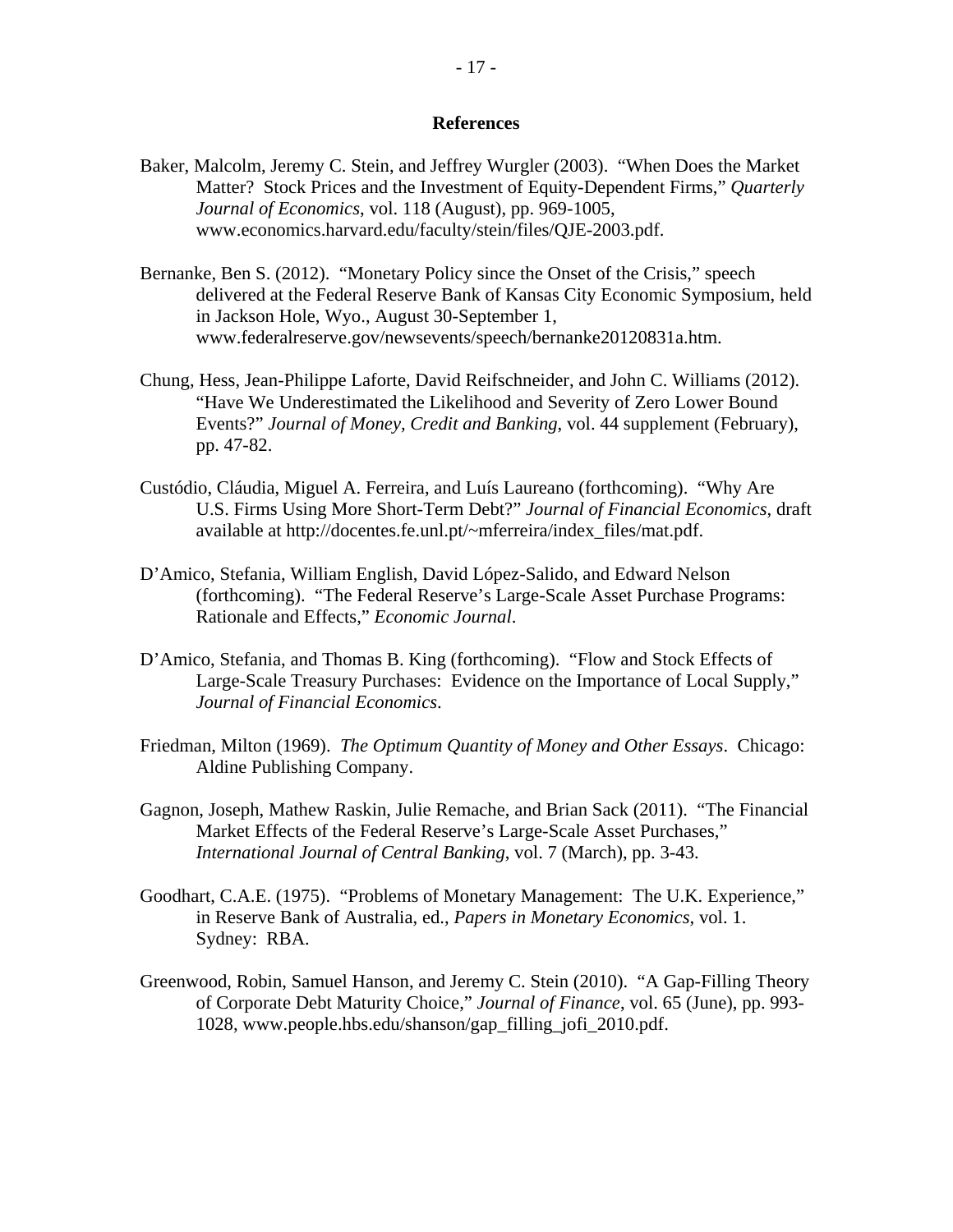- -------- (2012). "A Comparative-Advantage Approach to Government Debt Maturity," Mimeo. Cambridge, Mass.: Harvard Business School, January, www.people.hbs.edu/shanson/Comparative\_Advantage\_20120128\_FinalSGHRG JS.pdf.
- Greenwood, Robin, and Dimitri Vayanos (2010). "Price Pressure in the Government Bond Market," *American Economic Review Papers and Proceedings*, vol. 100 (May), pp. 585-90.
- Hancock, Diana, and Wayne Passmore (2011). "Did the Federal Reserve's MBS Purchase Program Lower Mortgage Rates?" *Journal of Monetary Economics*, vol. 58 (July), pp. 498-514.
- Kiley, Michael (2012). "The Aggregate Demand Effects of Short- and Long-Term Interest Rates," Finance and Economics Discussion Series 2012-54. Washington: Board of Governors of the Federal Reserve System, August, www.federalreserve.gov/pubs/feds/2012/201254/201254abs.html.
- Kim, Don H., and Jonathan H. Wright (2005). "An Arbitrage-Free Three-Factor Term Structure Model and the Recent Behavior of Long-Term Yields and Distant-Horizon Forward Rates," Finance and Economics Discussion Series 2005-33. Washington: Board of Governors of the Federal Reserve System, August, www.federalreserve.gov/pubs/feds/2005/200533/200533pap.pdf.
- Krishnamurthy, Arvind, and Annette Vissing-Jørgensen (2011). "The Effects of Quantitative Easing on Interest Rates: Channels and Implications for Policy," *Brookings Papers on Economic Activity*, Fall, pp. 215-65.
- -------- (2012). "Why an MBS-Treasury Swap Is Better Policy than the Treasury Twist," Kellogg Insight. Evanston, Ill.: Kellogg School of Management, July, www.kellogg.northwestern.edu/faculty/krisharvind/papers/mbs-treasury.pdf.
- Li, Canlin, and Min Wei (2012). "Term Structure Modelling with Supply Factors and the Federal Reserve's Large Scale Asset Purchase Programs," Finance and Economics Discussion Series 2012-37. Washington: Board of Governors of the Federal Reserve System, May, www.federalreserve.gov/pubs/feds/2012/201237/201237abs.html.
- Meaning, Jack, and Feng Zhu (2011). "The Impact of Recent Central Bank Asset Purchase Programmes," *Bank of International Settlements Quarterly Review,* December, pp. 73-83.
- Meyer, Laurence H., and Antulio N. Bomfim (2012). "Not Your Father's Yield Curve: Modeling the Impact of QE on Treasury Yields," Macroeconomic Advisers, *Monetary Policy Insights*, May 7.